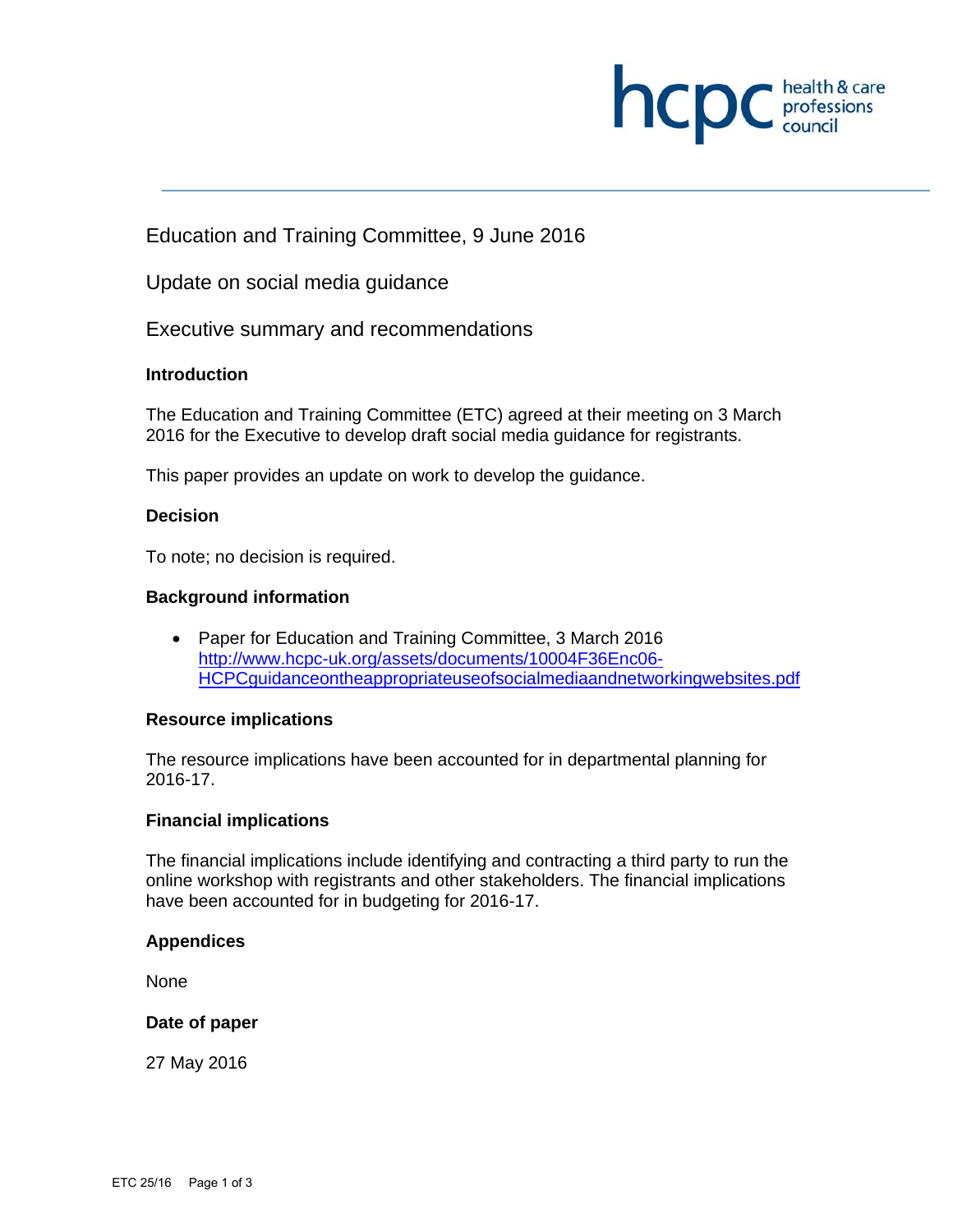

### **Update on social media guidance**

#### **1. Introduction**

- 1.1 The Education and Training Committee (ETC) agreed at their meeting on 3 March 2016 to develop draft social media and networking guidance for HCPC registrants.
- 1.2 This short paper provides an update about the work to develop the guidance.

### **2. Online workshop**

- 2.1 The Executive commissioned 'Clever together' to run an online workshop to engage stakeholders in identifying the areas or issues that should be addressed in the guidance. This approach is also known as 'crowdsourcing'.
- 2.2 The online workshop took place from  $10 24$  May 2016. The Executive identified three themes in advance which participants were asked to comment on:
	- **Top tips dos and don'ts**. What are the things a HCPC registrant should or should not do when using social media and networking websites?
	- **The challenge of using social media**. What are the challenges that a HCPC registrant could face when using social media and networking websites?
	- **The value of using social media**. How can social media and networking websites be useful for your practice or help you as a service user? Can you share examples?
- 2.3 Participants were able to add ideas, comment on the ideas of others and like / dislike comments. The functionality is fairly similar to a social media platform like 'facebook'.
- 2.4 We informed a range of stakeholders about the campaign. This included issuing a press release; sending a stakeholder email; utilising our existing social media channels (including Twitter); and directly emailing a sample comprising 5,000 registrants.